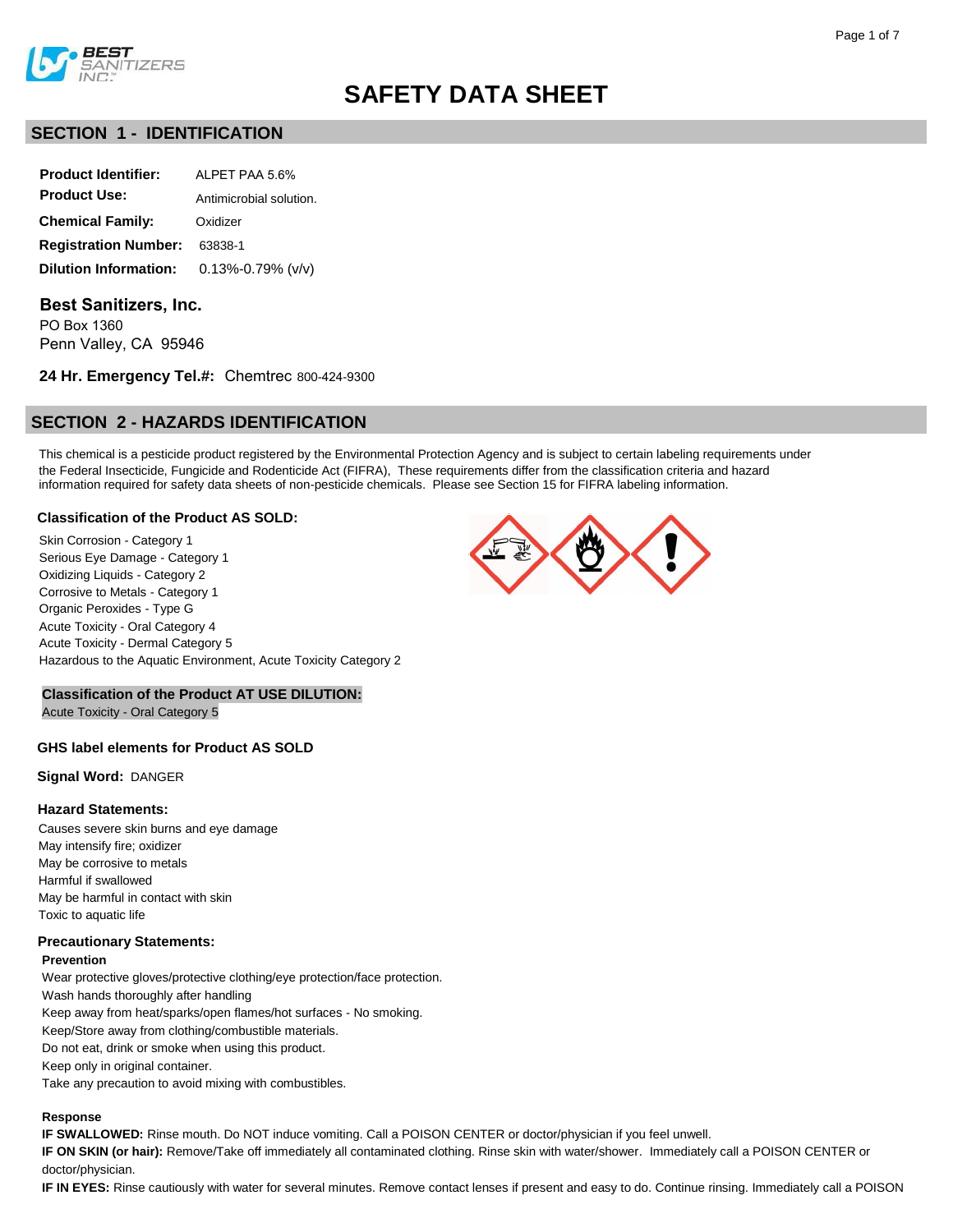### CENTER or doctor/physician.

**IF INHALED:** Remove victim to fresh air and keep at rest in a position comfortable for breathing. Immediately call a POISON CENTER or doctor/physician. For specific treatment see Section 4 First Aid.

Wash contaminated clothing before reuse.

In case of fire: Use water for extinction.

Absorb spillage to prevent material damage.

### **Storage**

Store locked up.

Store in a corrosive resistant container with a resistant inner liner.

#### **Disposal**

Dispose of contents/container in accordance with local regulations.

# **Hazards not Otherwise Classified:**

No other hazards classified.

# **GHS label elements for Product AT USE DILUTION**

# **Signal Word:** NONE

**Hazard Pictograms:** NONE

**Hazard Statements:** May be harmful if swallowed

# **Precautionary Statements:**

**Prevention** Wash hands thoroughly after handling Do not eat, drink or smoke when using this product.

#### **Response**

**IF SWALLOWED:** Rinse mouth. Immediately call a POISON CENTER or doctor/physician.

#### **Disposal**

Dispose of contents/container in accordance with local regulations.

# **Hazards not Otherwise Classified:**

No other hazards classified.

# **SECTION 3 - COMPOSITION / INFORMATION ON INGREDIENTS**

#### **Product AS SOLD**

| Ingredient                                                  | Synonym                                                | <b>CAS Number</b>                               | <b>Concentration</b>                                         |
|-------------------------------------------------------------|--------------------------------------------------------|-------------------------------------------------|--------------------------------------------------------------|
| <b>HYDROGEN PEROXIDE</b>                                    | H <sub>2</sub> O <sub>2</sub>                          | 7722-84-1                                       | 25-27.4%                                                     |
| ACETIC ACID                                                 | <b>NONE</b>                                            | 64-19-7                                         | $3 - 8%$                                                     |
| PEROXYACETIC ACID                                           | <b>PAA</b>                                             | $79-21-0$                                       | $5.0 - 5.9%$                                                 |
| <b>Product AT USE DILUTION</b>                              |                                                        |                                                 |                                                              |
| Ingredient<br><b>HYDROGEN PEROXIDE</b><br>PEROXYACETIC ACID | Synonym<br>H <sub>2</sub> O <sub>2</sub><br><b>PAA</b> | <b>CAS Number</b><br>7722-84-1<br>$79 - 21 - 0$ | <b>Concentration</b><br>$0.03 - 0.22\%$<br>$0.008 - 0.050\%$ |

# **SECTION 4 - FIRST-AID MEASURES**

#### **Product AS SOLD:**

**Inhalation:** Remove source of exposure or move person to fresh air and keep comfortable for breathing. Immediately call a POISON CENTER/doctor. If breathing is difficult, trained personnel should administer emergency oxygen if advised to do so by the POISON CENTER/doctor. Symptoms of pulmonary edema can be delayed up to 48 hours after exposure. If direct contact during rescue breathing poses a threat to the first aid provider, "Avoid mouth-to-mouth contact by using a barrier device."

**Skin Contact:** Take off immediately contaminated clothing, shoes and leather goods (e.g. watchbands, belts). Rinse skin with lukewarm, gently flowing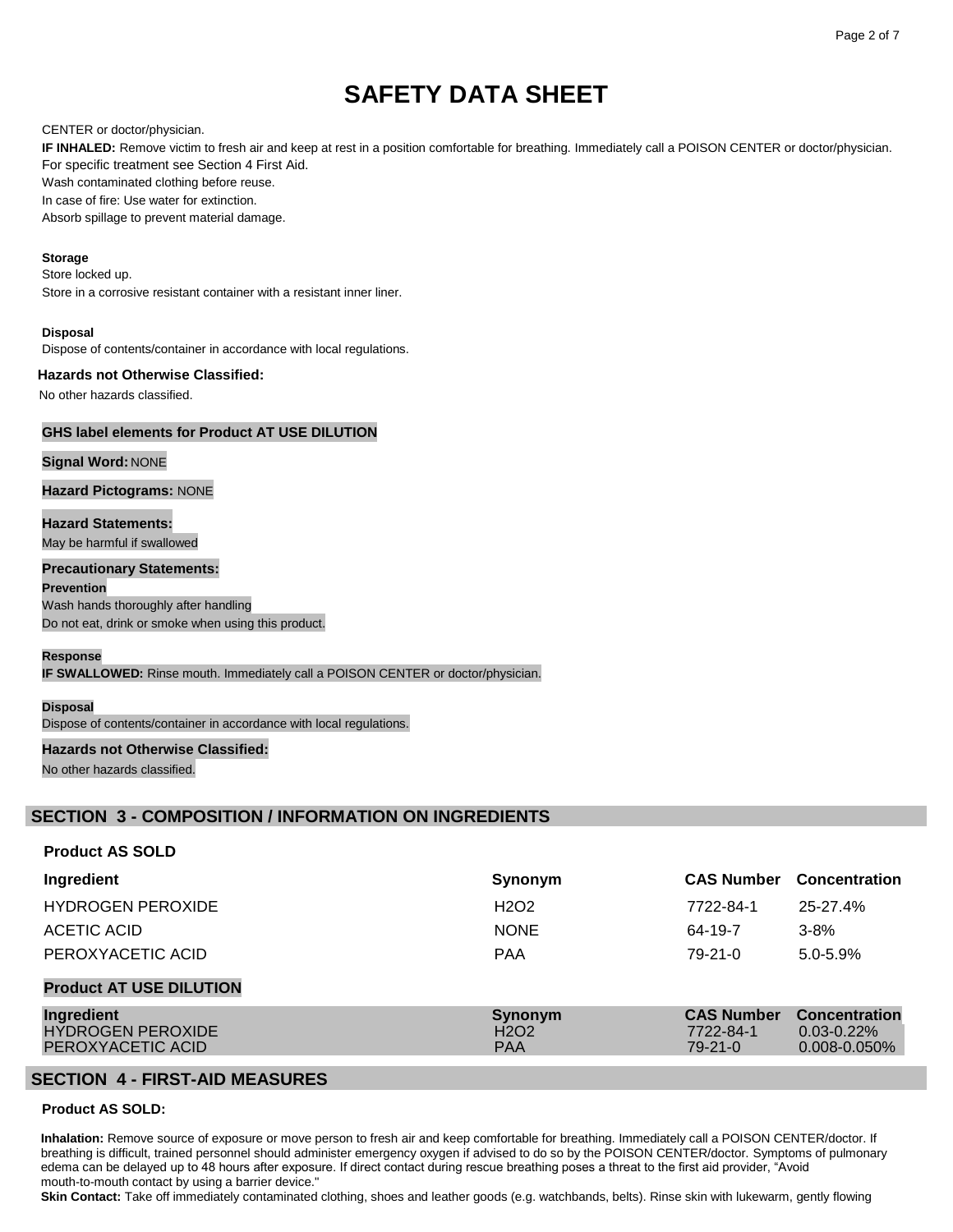water/shower with a flushing duration of 30 minutes. Immediately call POISON CENTER/doctor. Wash contaminated clothing before re-use.

**Eye Contact:** Remove source of exposure or move person to fresh air. Rinse eyes cautiously with lukewarm, gently flowing water for several minutes, while holding the eyelids open. Remove contact lenses, if present and easy to do. Continue rinsing for 30 minutes. Take care not to rinse contaminated water into the unaffected eye or into the face. Immediately call a POISON CENTER/doctor.

**Ingestion:** Rinse mouth. Do NOT induce vomiting. Immediately call a POISON CENTER/doctor. If vomiting occurs naturally, lie on your side, in the recovery position.

**Most Important Symptoms and Effects, both Acute and Delayed:** Causes severe skin burns and eye damage, burning of the mouth, throat, and esophagus.

**Indication of any Immediate Medical Attention and Special Treatment Needed:** Treat symptomatically

# **Product AT USE DILUTION:**

**Inhalation:** Seek medical attention if symptoms occur.

**Skin Contact:** Rinse with plenty of water.

**Eye Contact:** Rinse with plenty of water.

**Ingestion:** Rinse mouth. Immediately call a poison center/doctor if symptoms occur.

**Most Important Symptoms and Effects, both Acute and Delayed:** Irritation of the gastrointestinal tract. **Indication of any Immediate Medical Attention and Special Treatment Needed:** Treat symptomatically

# **SECTION 5 - FIRE-FIGHTING MEASURES**

# **Product AS SOLD:**

**Extinguishing Media:** Use water spray, powder, foam, carbon dioxide.

**Special hazards arising from the substance or mixture:** Non combustible. May give off irritating or toxic fumes (or gases) in a fire.

**Flammability classification (OSHA 29 CFR 1910.106) (Hazcom 2012):** Non flammable

**Hazardous Combustion Products:** May cause fire and explosions when in contact with incompatible materials.

**Special protective equipment and precautions for firefighters:** In the event of a fire, wear full protective clothing and NIOSH-approved self-contained breathing apparatus.

# **Product AT USE DILUTION:**

**Extinguishing Media:** Material is not flammable.

**Special hazards arising from the substance or mixture:** No special hazards known.

**Flammability classification (OSHA 29 CFR 1910.106) (Hazcom 2012):** Non flammable

**Hazardous Combustion Products:** None known.

**Special protective equipment and precautions for firefighters:** In the event of a fire, wear full protective clothing and NIOSH-approved self-contained breathing apparatus.

# **SECTION 6 - ACCIDENTAL RELEASE MEASURES**

# **Product AS SOLD:**

Personal precautions, protective equipment and emergency procedures: Ventilate area of leak or spill. Wear appropriate personal protective equipment as specified in Section 8. Isolate hazard area. Keep unnecessary and unprotected personnel from entering.

**Methods and materials for containment and cleaning up:** SMALL SPILLS (less than 1 gallon): Neutralize with soda ash or cover with dry earth, sand or other non combustible material, place into loosely covered plastic containers for later disposal. If neutralized, material can be diluted into drain. LARGE SPILL: Restrict access to area until completion of clean up. Prevent liquid from entering sewers or waterways. Stop or reduce leak if safe to do so. Dike with inert material (sand, earth, etc.). Collect into plastic containers for disposal. Ensure adequate decontamination of tools and equipment following clean up.

**Special spill response procedures:** Collect spills in plastic containers only. Prevent from entering sewers, waterways, or low areas.

# **Product AT USE DILUTION:**

**Personal precautions, protective equipment and emergency procedures:** Wear appropriate personal protective

equipment as specified in Section 8. Isolate hazard area. Keep unnecessary and unprotected personnel from entering.

**Methods and materials for containment and cleaning up:** SMALL SPILLS (less than 1 gallon): Dike small spills with inert material (sand, earth, etc.). Collect in plastic containers only. Wash area and let dry. LARGE SPILL: Should be diked with sand ahead of spill. Collect in plastic containers only. Ensure adequate decontamination of tools and equipment following clean up.

**Special spill response procedures:** Collect spills in plastic containers only. Prevent from entering sewers, waterways, or low areas.

# **SECTION 7 - HANDLING AND STORAGE**

# **Product AS SOLD:**

**Precautions for Safe Handling:** Wear at least chemical resistant gloves and eye protection, face shield, and chemical resistant garments when handling, moving or using this product. Do not contaminate water, food, or feed by storage or disposal.

**Conditions for Safe Storage:** Store in a cool, dry, well ventilated place away from direct sunlight. Keep container closed when not in use.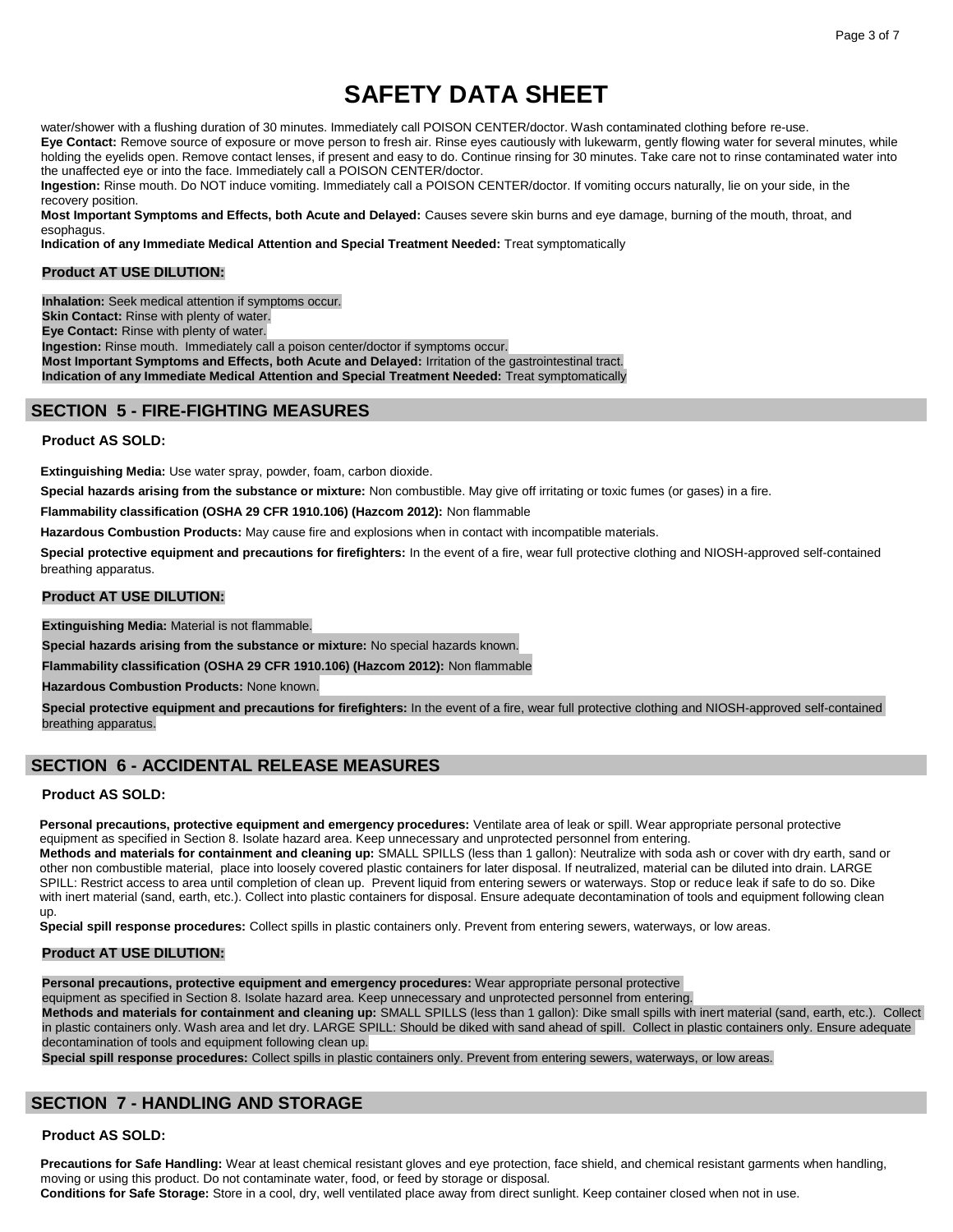**Incompatible Materials:** Avoid strong reducing agents, soft metals, heat and bases (unless product has been diluted to less than 1000ppm, then bases may be used to gradually adjust to a pH of less then 9).

# **Product AT USE DILUTION:**

**Precautions for Safe Handling:** Do not swallow or ingest. Wash hands thoroughly after handling. **Conditions for Safe Storage:** Store in a cool, dry, well ventilated place away from direct sunlight. Keep container closed when not in use. **Incompatible Materials:** Avoid strong reducing agents, soft metals, heat and bases.

# **SECTION 8 - EXPOSURE CONTROLS / PERSONAL PROTECTION**

# **Product AS SOLD:**

| <b>EXPOSURE LIMITS:</b>  |           |       | OSHA PEL                                     |       | ACGIH TLV |
|--------------------------|-----------|-------|----------------------------------------------|-------|-----------|
| <b>CHEMICAL NAME</b>     | CAS NO.   | TWA   | STEL/CEILING                                 | TWA   | STEL      |
| ACETIC ACID              | 64-19-7   |       | 10 ppm 15 ppm/40 ppm (CalOSHA) 10 ppm 15 ppm |       |           |
| <b>HYDROGEN PEROXIDE</b> | 7722-84-1 | 1 ppm | 1 ppm/N/A (CalOSHA)                          | 1 ppm | N/A       |
| PERACETIC ACID           | 79-21-1   | N/A   | N/A                                          | N/A   | $0.4$ ppm |

**Ventilation and engineering measures:** Forced air, local exhaust, or open air is adequate.

**Respiratory Protection:** In case of confined spaces or high levels encountered in the air, wear self contained breathing apparatus.

**Skin Protection:** Wear chemical resistant gloves and chemical resistant garments when handling, wash garments before re-use.

**Eye/Face Protection:** Wear chemical goggles; also wear a face shield if splashing hazard exists.

**Other Protective Equipment:** Eye wash facility and emergency shower should be in close proximity.

**General Hygiene Conditions:** Do not eat, drink or smoke when using this product. Wash thoroughly after handling. Remove and wash contaminated clothing before re-use. Handle in accordance with good industry hygiene and safety practice.

## **Product AT USE DILUTION:**

**Ventilation and engineering measures:** No special equipment needed.

**Respiratory Protection:** No respiratory personal protective equipment (PPE) required.

**Skin Protection:** No personal protective equipment (PPE) required.

**Eye/Face Protection:** No personal protective equipment (PPE) required.

**Other Protective Equipment:** No special protective equipment required.

**General Hygiene Conditions:** Do not eat, drink or smoke when using this product. Wash hands thoroughly after handling.

# **SECTION 9 - PHYSICAL AND CHEMICAL PROPERTIES**

# **Product AS SOLD:**

**Appearance:** Clear colorless liquid **Odor:** Vinegar odor **pH:** 1.5-1.9 (1:10) **Melting/Freezing point:** No information available **Initial boiling point and boiling range:** No information available **Flash Point:** >200º F / >93 º C **Flammability (solid, gas):** Non flammable **Vapor Pressure (mm Hg):** 22 **Specific gravity:** 1.12 **Solubility in Water:** Complete **Auto ignition Temperature:** >518º F/ >270º C **Decomposition temperature:** No information available **Viscosity:** 5-15 cSt at 20ºC / 68ºF **Volatiles (% by weight):** >99 **Volatile Organic Compounds (VOC's):** No information available

# **Product AT USE DILUTION:**

**Appearance:** Clear colorless liquid **Odor:** Slight vinegar odor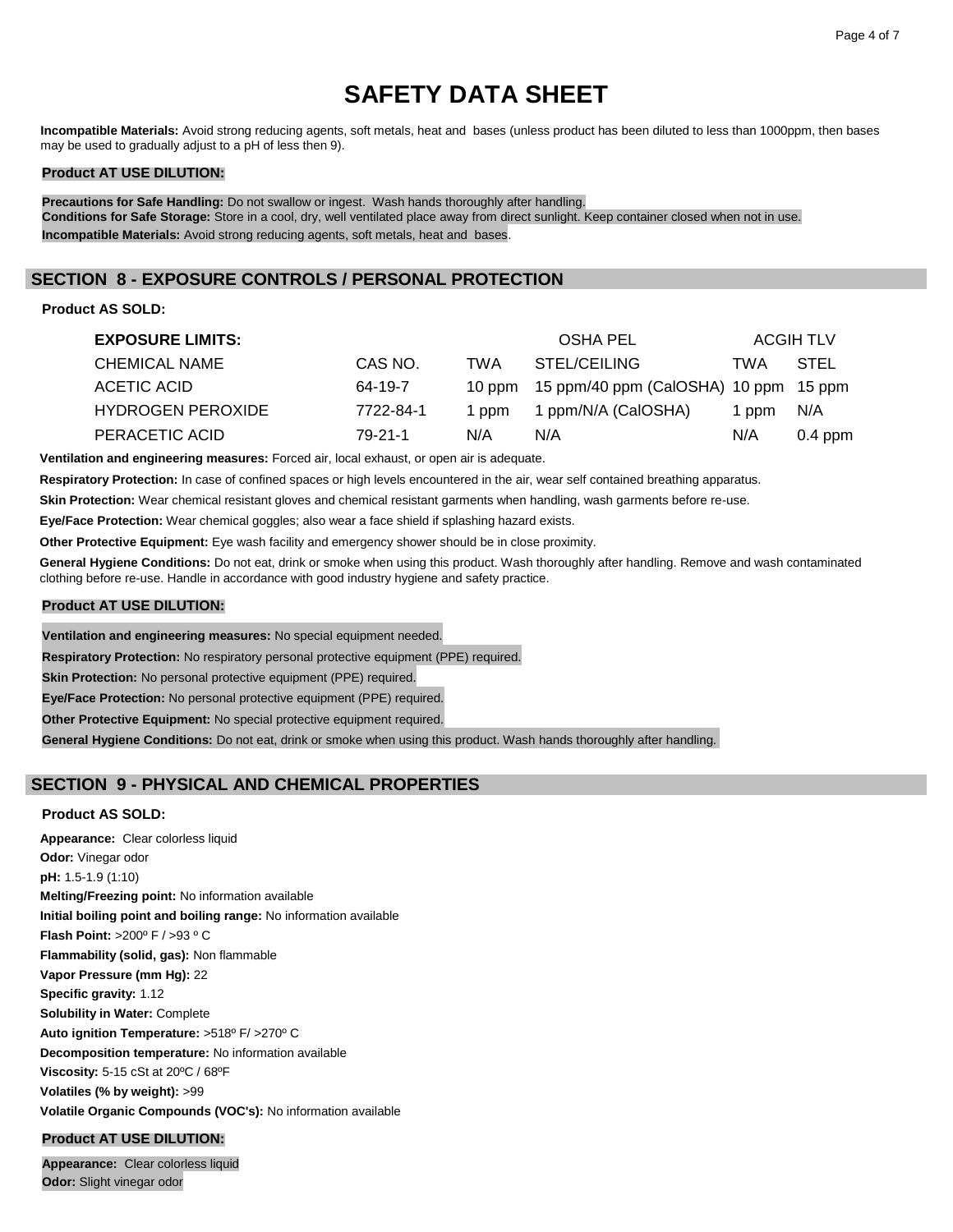# **pH:** 2.5-3.5

# **SECTION 10 - STABILITY AND REACTIVITY**

# **Product AS SOLD:**

**Reactivity:** Reactive with bases, metals, reducing agents and combustible materials **Chemical Stability:** Stable for up to 1 year when stored under normal conditions. **Possibility of Hazardous Reactions:** May react with incompatible materials **Conditions to Avoid:** Incompatible materials and high temperatures **Incompatible Materials:** Reactive with bases, metals, reducing agents and combustible materials **Hazardous Decomposition Products:** Oxygen which supports combustion.

### **Product AT USE DILUTION:**

**Reactivity:** Reactive with bases, metals, reducing agents and combustible materials **Chemical Stability:** Stable for up to 8-24 hours in distilled water. Chemical stability may be drastically reduced if hard water is used. **Possibility of Hazardous Reactions:** May react with incompatible materials **Conditions to Avoid:** Incompatible materials and high temperatures **Incompatible Materials:** Reactive with bases, metals, reducing agents and combustible materials **Hazardous Decomposition Products:** None known.

# **SECTION 11 - TOXICOLOGICAL INFORMATION**

### **Product AS SOLD:**

# **Information on likely routes of exposure:**

Routes of entry - inhalation: YES Routes of entry - skin & eye: YES Routes of entry - ingestion: YES Routes of entry - skin absorption: NO

#### **Potential Health Effects:**

#### **Signs and symptoms of short term (acute) exposure:**

**Inhalation:** Inhalation of the mist may produce severe irritation of respiratory tract, characterized by coughing, choking, shortness of breath, headaches, dizziness, nausea, weakness and/or drowsiness.

**Ingestion:** Corrosive! Swallowing causes severe burns of mouth, throat, and stomach. Severe scarring of tissue, corrosion, permanent tissue destruction and death may result. Symptoms may include severe pain, nausea, vomiting, diarrhea, shock, hemorrhaging and/or fall in blood pressure. Damage may appear days after exposure.

**Skin:** Corrosive! Contact with skin causes irritation or severe burns and scarring with greater exposures.

**Eye:** Corrosive! Causes irritation of eyes, and with greater exposures it can cause burns that may result in permanent impairment of vision, even blindness.

#### **Potential Chronic Health Effects:**

**Mutagenicity:** No known mutagenic effects.

**Carcinogenicity:** No components are listed as carcinogens by ACGIH, IARC, OSHA, or NTP.

**Reproductive effects:** No known reproductive effects.

**Sensitization to material:** No expected to cause sensitization.

**Specific target organ effects:** No information available.

**Medical conditions aggravated by overexposure:** No information available.

**Toxicological data:** The calculated ATE values for this mixture are:

ATE oral =  $668$  mg/kg

ATE dermal =  $4808$  mg/kg

ATE inhalation = >20 mg/L or >20,000 ppm

# **Product AT USE DILUTION:**

**Information on likely routes of exposure:**

Routes of entry - inhalation: NO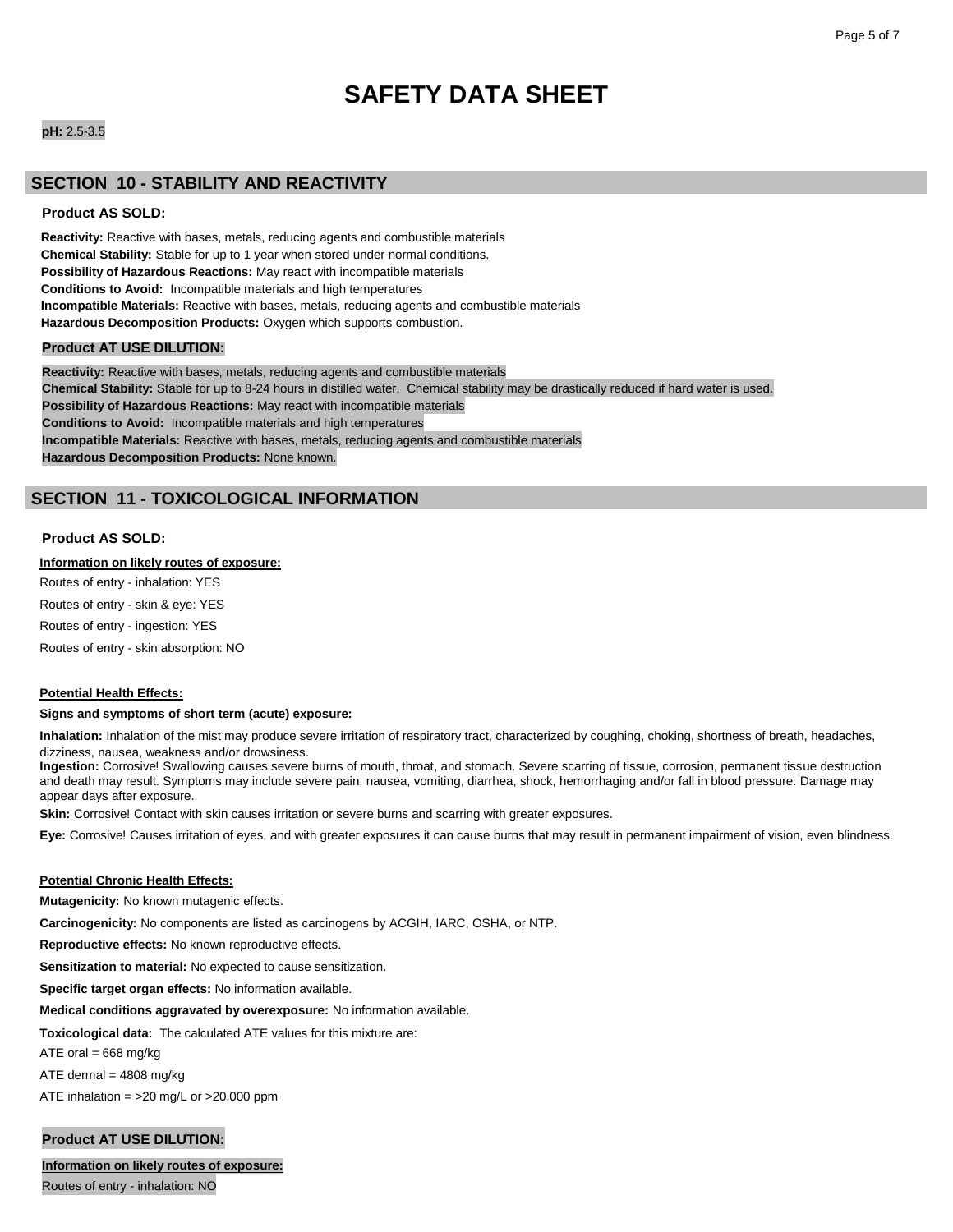Routes of entry - skin & eye: NO Routes of entry - ingestion: YES Routes of entry - skin absorption: NO

# **Potential Health Effects:**

**Signs and symptoms of short term (acute) exposure:**

**Inhalation:** Not a respiratory irritant.

**Ingestion:** May cause irritation to the digestive system.

**Skin:** Not a skin irritant, but may cause skin irritation on some individuals if not washed from skin. Rinse hands thoroughly if exposed. **Eye:** Not an eye irritant.

#### **Potential Chronic Health Effects:**

**Mutagenicity:** No known mutagenic effects.

**Carcinogenicity:** No components are listed as carcinogens by ACGIH, IARC, OSHA, or NTP.

**Reproductive effects:** No known reproductive effects.

**Sensitization to material:** No expected to cause sensitization.

**Specific target organ effects:** No information available

**Medical conditions aggravated by overexposure:** No information available.

**Toxicological data:** The calculated ATE values for this mixture are:

ATE oral  $=$  4888 mg/kg

ATE dermal  $=$  >10,000 mg/kg

ATE inhalation = >20 mg/L or >20,000 ppm

# **SECTION 12 - ECOLOGICAL INFORMATION**

# **Product AS SOLD:**

**Ecotoxicity:** May be harmful to aquatic life. **Persistence and degradability:** Not expected to persist. Expected to readily biodegrade. **Bioaccumulation potential:** Not expected to bio accumulate. **Mobility in soil:** No information available.

# **Product AT USE DILUTION**

**Ecotoxicity:** No information available. **Persistence and degradability:** No information available.. **Bioaccumulation potential:** No information available. **Mobility in soil:** No information available.

# **SECTION 13 - DISPOSAL CONSIDERATIONS**

#### **Product AS SOLD:**

**Handling for disposal:** Do not contaminate water, food, or feed by storage and/or disposal. When handling refer to protective measures listed in sections 7 and 8. Empty residue from containers, rinse container well.

**Method of disposal:** Dispose of in accordance with all applicable federal, state, provincial and local regulations. Contact your local, state, provincial or federal environmental agency for specific rules.

**RCRA:** If product becomes a waste, it does meet the criteria of a hazardous waste as defined by the US EPA, because of: Corrosivity D002.

#### **Product AT USE DILUTION:**

**Handling for disposal:** Do not contaminate water, food, or feed by storage and/or disposal. When handling refer to protective measures listed in sections 7 and 8. Empty residue from containers, rinse container well.

**Method of disposal:** Dispose of in accordance with all applicable federal, state, provincial and local regulations. Contact your local, state, provincial or federal environmental agency for specific rules.

# **SECTION 14 - TRANSPORTATION INFORMATION**

Certain shipping modes or package sizes may have exceptions from the transport regulations. The classification provided may not reflect those exceptions and may not apply to all shipping modes or package sizes.